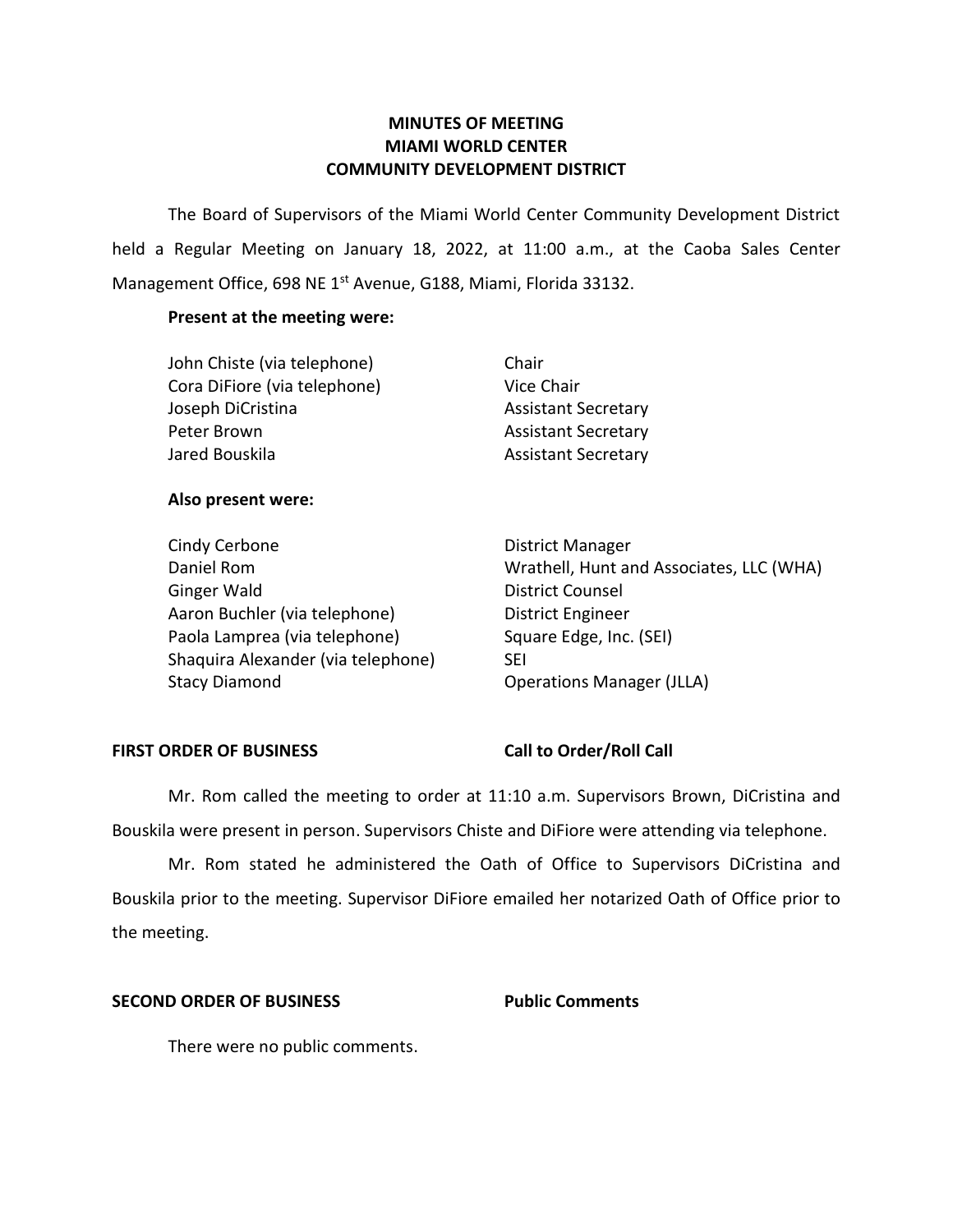**THIRD ORDER OF BUSINESS** Administration of Oath of Office to Newly  **Elected Supervisors** *(the following to be provided in a separate package)* 

Mr. Rom stated this item was addressed prior to the meeting.

- **A. Guide to Sunshine Amendment and Code of Ethics for Public Officers and Employees**
- **B. Membership, Obligations and Responsibilities**
- **C. Financial Disclosure Forms** 
	- **I. Form 1: Statement of Financial Interests**
	- **II. Form 1X: Amendment to Form 1, Statement of Financial Interests**
	- **III. Form 1F: Final Statement of Financial Interests**
- **D. Form 8B – Memorandum of Voting Conflict**

FOURTH ORDER OF BUSINESS **Consideration of Resolution 2022-01**,  **Canvassing and Certifying the Results of the Landowners' Election of Supervisors Florida Statutes; Providing a Severability Clause; Providing for Conflict and Providing an Effective Date Held Pursuant to Section 190.006(2),** 

Mr. Rom presented Resolution 2022-01 and recapped the Landowners' Election results

as follows:

| Seat 3 | Jared Bouskila | 195 Votes | 2-year Term |
|--------|----------------|-----------|-------------|
| Seat 4 | Joe DiCristina | 207 Votes | 4-year Term |
| Seat 5 | Cora DiFiore   | 207 Votes | 4-year Term |

 **On MOTION by Mr. Brown and seconded by Mr. Bouskila, with all in favor, Resolution 2022-01, Canvassing and Certifying the Results of the Landowners' Election of Supervisors Held Pursuant to Section 190.006(2), Florida Statutes; Providing a Severability Clause; Providing for Conflict and Providing an Effective Date, was adopted.**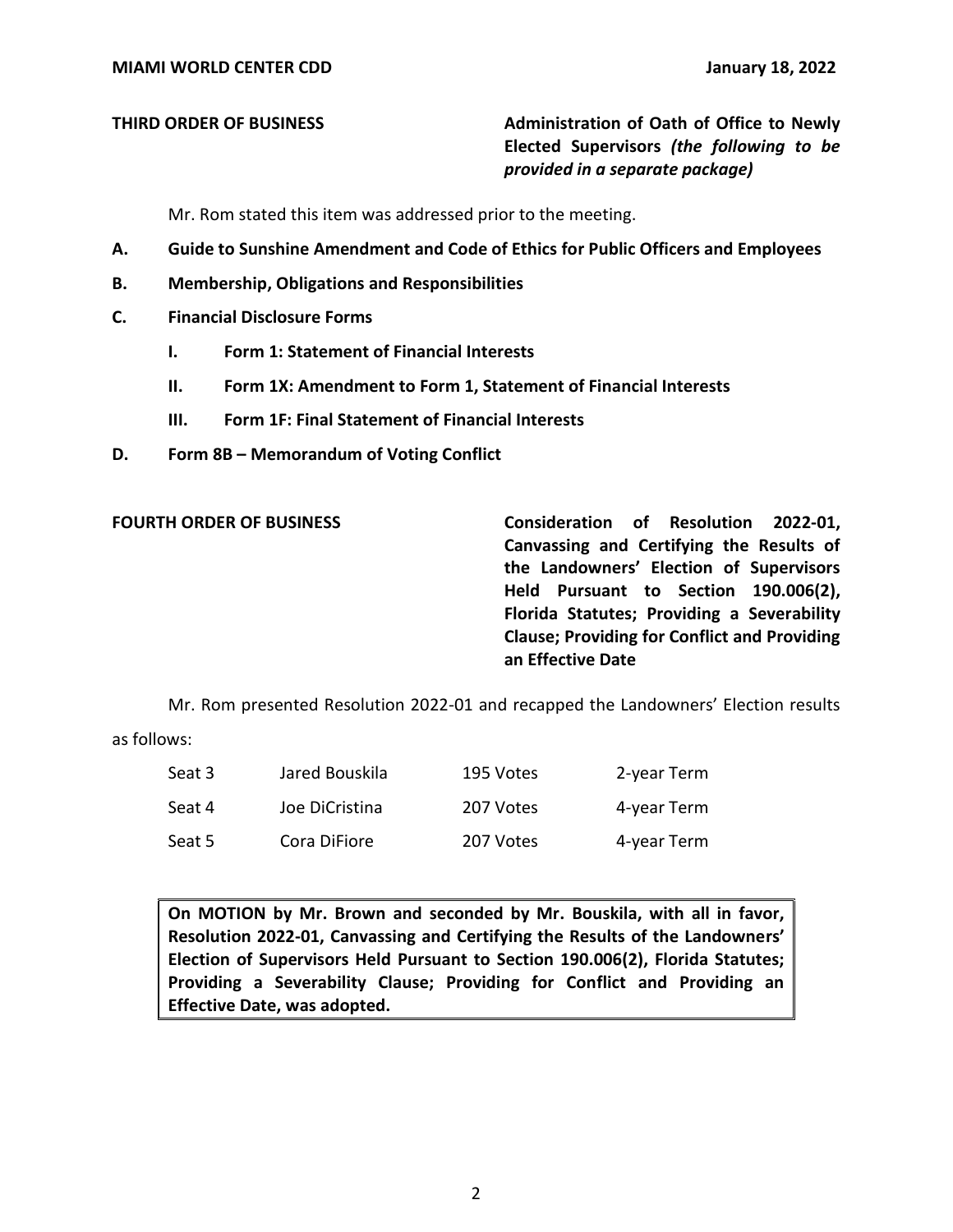## **FIFTH ORDER OF BUSINESS Consideration of Resolution 2022-02, Designating Certain Officers of the District, and Providing for an Effective Date**

 Mr. Rom presented Resolution 2022-02. Mr. DiCristina nominated the following slate of officers:

| John Chiste    | Chair                      |
|----------------|----------------------------|
| Cora DiFiore   | Vice Chair                 |
| Craig Wrathell | Secretary                  |
| Peter Brown    | <b>Assistant Secretary</b> |
| Jared Bouskila | <b>Assistant Secretary</b> |
| Joe DiCristina | <b>Assistant Secretary</b> |
| Cindy Cerbone  | <b>Assistant Secretary</b> |
| Daniel Rom     | <b>Assistant Secretary</b> |

No other nominations were made. Prior appointments by the Board for Treasurer and

Assistant Treasurer remain unaffected by this Resolution.

 **On MOTION by Mr. Brown and seconded by Mr. Bouskila with all in favor, Resolution 2022-02, Designating Certain Officers of the District, as nominated, and Providing for an Effective Date, was adopted.** 

## **SIXTH ORDER OF BUSINESS Consideration of First Amendment to US Lawns Customized Grounds Care Proposal and Agreement**

 Proposal and Agreement, which included two areas being turned over to the CDD in February; Mr. Rom presented the First Amendment to the US Lawns Customized Grounds Care the cost increase is within the budget. Ms. Wald stated the annual increase would be \$6,720.

 **On MOTION by Mr. Bouskila and seconded by Mr. Chiste, with all in favor, the First Amendment to US Lawns Customized Grounds Care Proposal and Agreement, was approved.**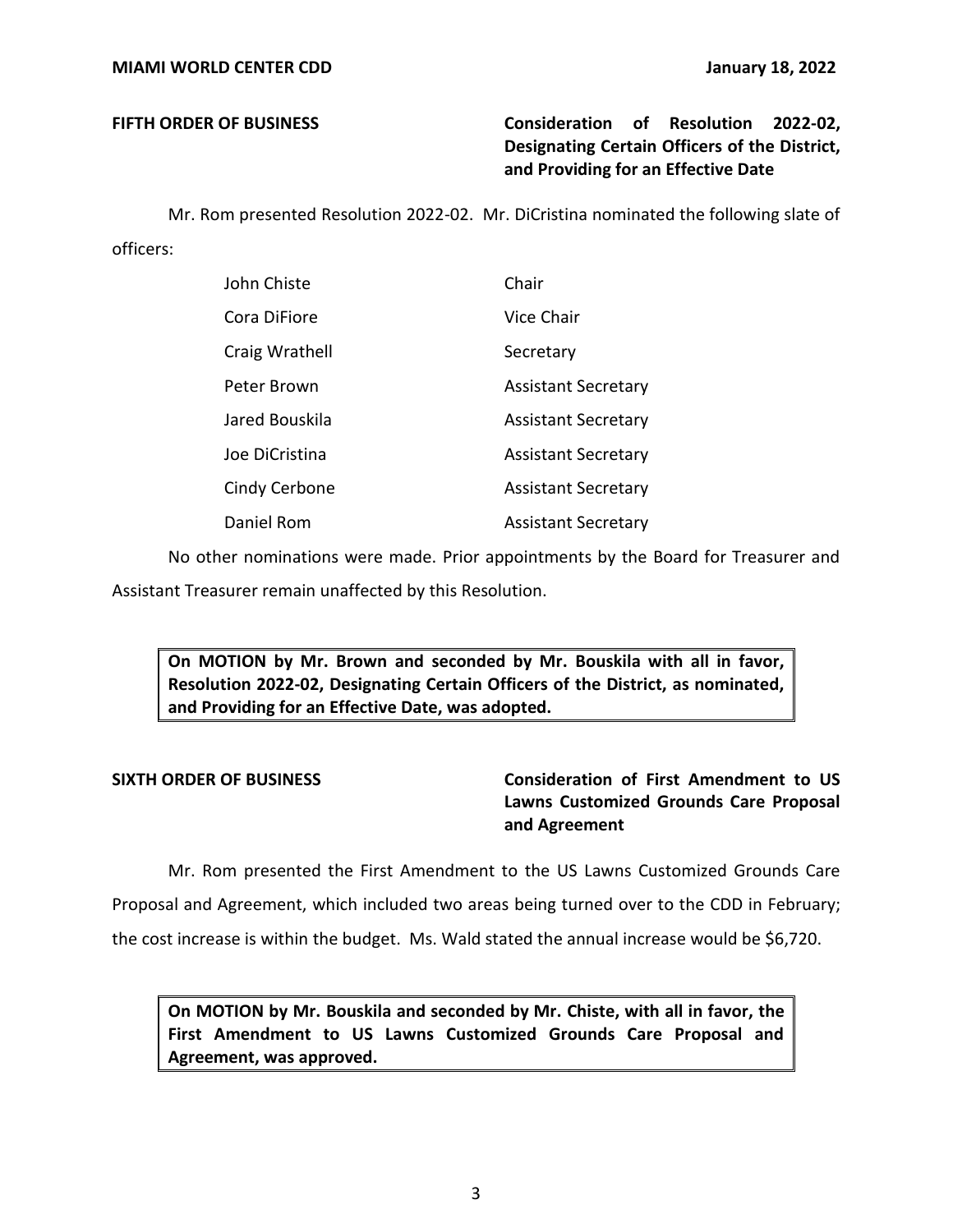**SEVENTH ORDER OF BUSINESS Consideration of GreenTeam Building Services, Storm Drain Cleaning Estimate 57993473** 

Mr. Rom stated the GreenTeam Building Services Storm Drain Cleaning Estimate 57993473 was previously approved by the District Engineer.

Ms. Diamond stated the estimate covers cleaning the entire storm drain system, including manholes, catch basins and all lines. The proposed amount is slightly over the \$10,000 budgeted. This is the first time the cleaning would be done through Operations.

Mr. Rom stated that "Miscellaneous" line item funds are available to fund the work.

 **On MOTION by Mr. Bouskila and seconded by Mr. Brown, with all in favor, GreenTeam Building Services Storm Drain Cleaning Estimate 57993473, in the amount of \$11,775, was approved.** 

 **EIGHTH ORDER OF BUSINESS Consideration of Jones Lang Lasalle Americas, Inc., First Amendment to Property Management Services Agreement** 

Mr. Rom presented the Jones Lang Lasalle Americas, Inc., First Amendment to the Property Management Services Agreement. The requested increase of approximately 38% for the Operations Manager and the Senior Engineering Manager was previously discussed with the Chair. Ms. Cerbone stated she had thorough discussions with Ms. Diamond and an officer from JLLA and the Amendment to the Agreement would address expanded Staff responsibilities as additional areas are turned over to the CDD. Because the Board was not scheduled to meet for some time, she contacted the Chair to discuss this matter. If approved, the increase would be retroactive to October 1, 2021. While the expenditure would exceed the budgeted line item amount, there are sufficient funds elsewhere in the budget to offset the increase.

 **On MOTION by Mr. Bouskila and seconded by Ms. DiFiore, with all in favor, the Jones Lang Lasalle Americas, Inc., First Amendment to Property Management Services Agreement, was approved.**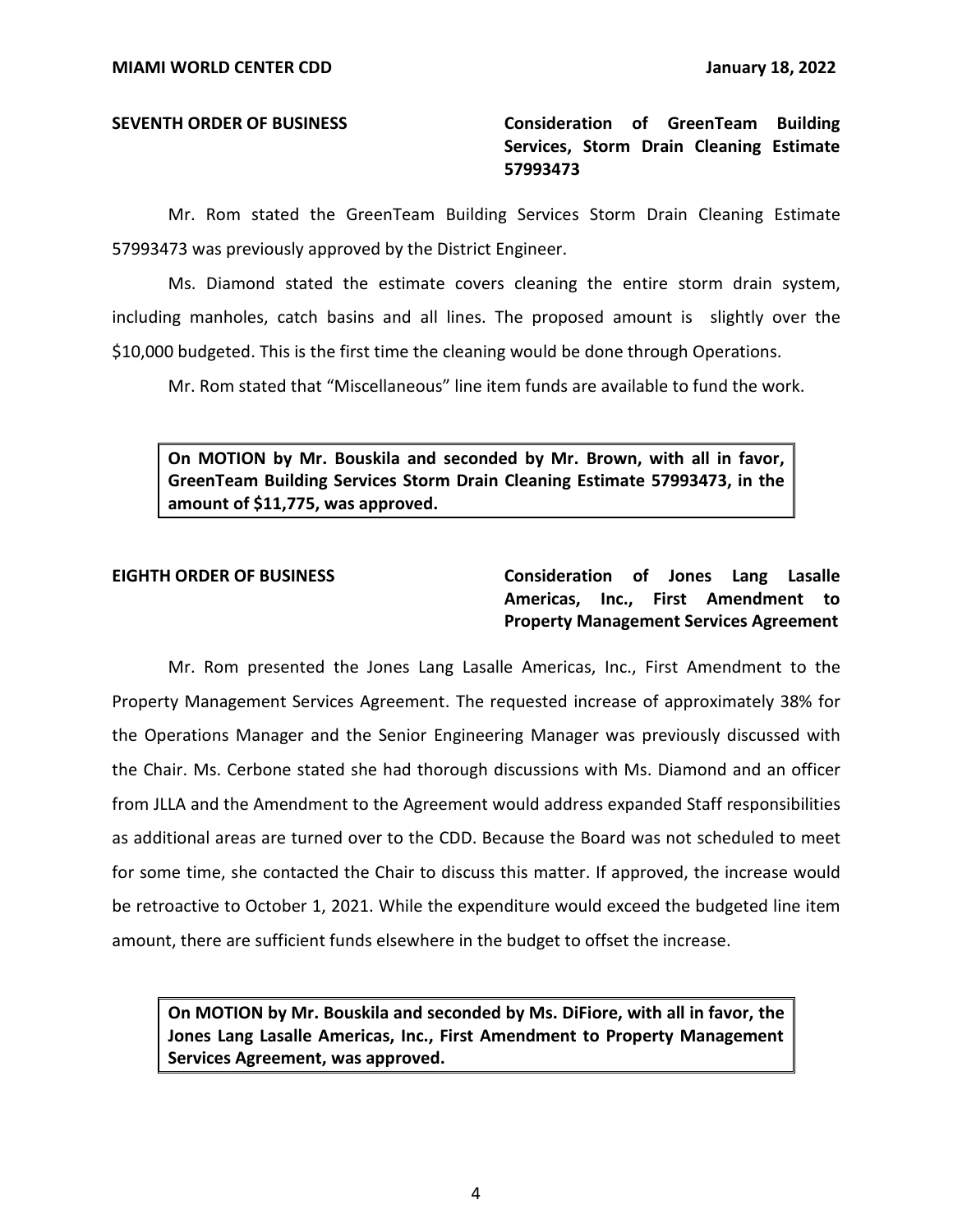### **NINTH ORDER OF BUSINESS Update: Stormwater Management Needs Analysis Reporting Requirements**

Mr. Rom stated a Stormwater Needs Analysis Report must be submitted by June 30, 2022 and then every five years thereafter. Mr. Buchler stated that two current CDD drainage areas and another area to be turned over in the next phase of construction would need to be included in the Report. A proposal will be presented at the next meeting. Ms. Wald stated the preliminary report template was included in the agenda and, given that the CDD does not have stormwater ponds, she predicted the Report would be less comprehensive than for other CDDs.

#### **TENTH ORDER OF BUSINESS** Ratification Items

# **A. Bond Counsel Invoice Regarding Resolution Review on Metro Mover Time Extension**  Mr. Rom presented the invoice that was approved by the Chair after the last meeting.

 **On MOTION by Mr. Bouskila and seconded by Mr. Brown, with all in favor, Bond Counsel's invoice regarding resolution review on the Metro Mover time extension, was ratified.** 

#### **B. Covenant for Maintenance of Landscaping Within Right of Way**

Mr. Rom presented the Covenant for maintenance of landscaping within the Right-of-Way (ROW). While it was already signed and submitted to the County, it should have been submitted for Board discussion and approval. The Covenant was required by the County in order to receive a permit to landscape the ROWs.

Ms. Wald stated the Covenant was done outside a meeting pursuant to the permit process regarding landscaping and ROWs. The issue is that this is not just a permit application; the Covenant that runs with the land contains language that is binding on the CDD. She expressed concern about verbiage conveying lien rights to the County, requiring the CDD to indemnify the County and requiring the CDD to remove or relocate landscaping at the CDD's expense. She noted this was not just a permit requirement but a Covenant to be recorded with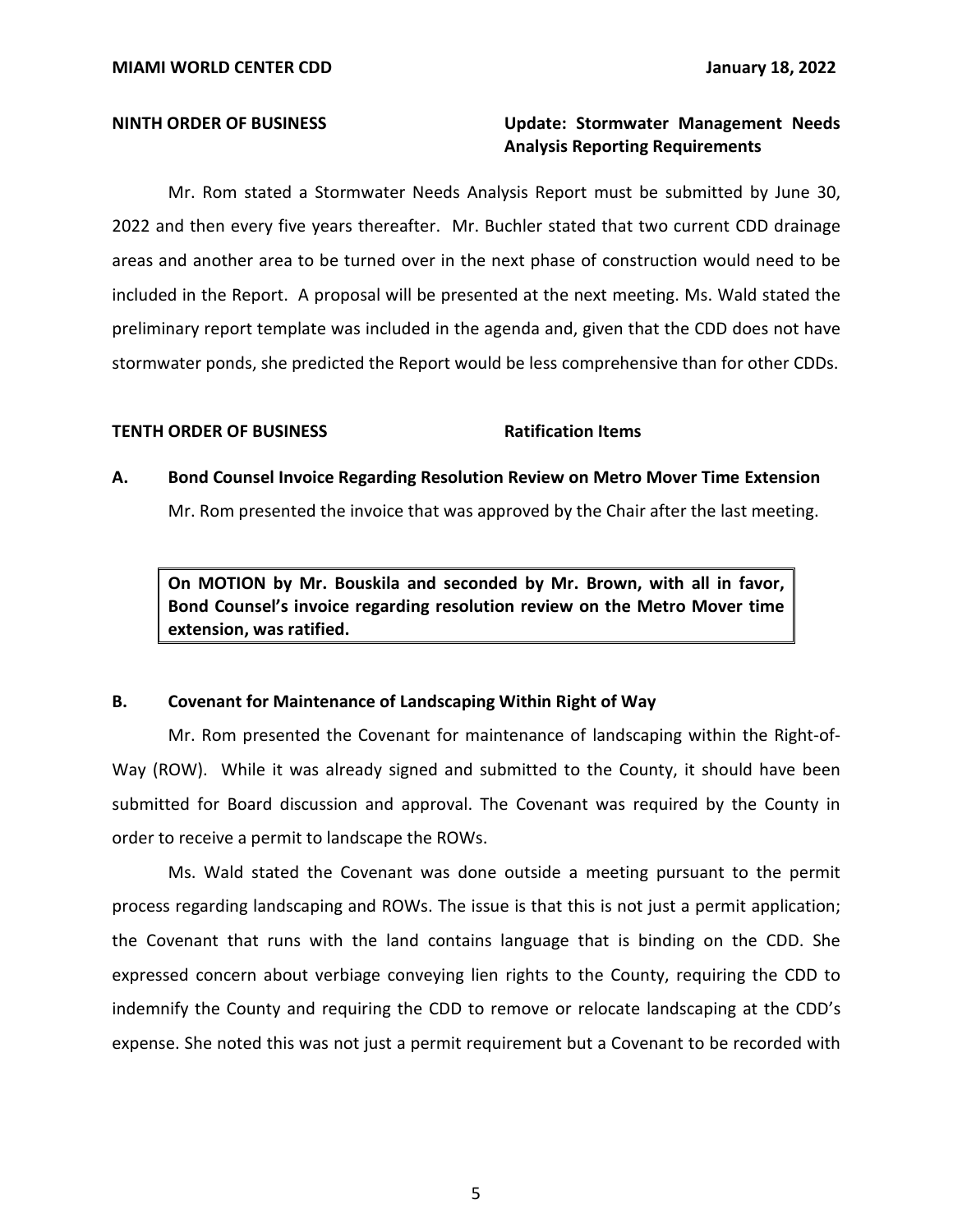the land. Although it was already signed and submitted to the County, discussion is needed for the Board to determine whether to approve the Covenant or to submit an Amendment.

Ms. Cerbone stated the options would be to direct District Counsel to contact the County to suggest the Amendment or to leave it as is.

Mr. Rom stated Ms. Lamprea was on the phone, should the Board need clarification regarding the areas but, from his understanding, the Covenant was part of the turnover process. Ms. Lamprea stated the form was required by the County in order to move forward with construction.

Discussion ensued regarding whether the Covenant should have been signed, whether to address the issue with the County and ownership of the property in question and whether it would ultimately be conveyed to the CDD.

Ms. Lamprea stated there were two separate folios; one for First Avenue and one for Second Avenue.

Mr. Buchler stated there will be a similar Covenant for North Miami Avenue when it is finished so, if an Amendment is pursued, the same language would be desired. The Countyowned roads are North Miami Avenue, Northeast 1<sup>st</sup> Avenue and Northeast 2<sup>nd</sup> Avenue; this does not include  $10<sup>th</sup>$  Street and a portion of  $8<sup>th</sup>$  Street, which would be subject to a City Covenant and a separate Agreement.

 **On MOTION by Mr. DiCristina and seconded by Mr. Chiste, with all in favor, ratifying the Covenant and authorizing Staff to negotiate with the City and County, as necessary, was approved.** 

Mr. Rom asked Mr. Buchler and Ms. Lamprea to send pertinent information, including the County contact information, to him, Ms. Cerbone and Ms. Wald.

## **C. Under Power Corp., First Amendment to Small Project Agreement (Entrance Expansion Project)**

Mr. Buchler presented the Under Power First Amendment to the Small Project Agreement for work added to the scope. The contractor has performed very well.

6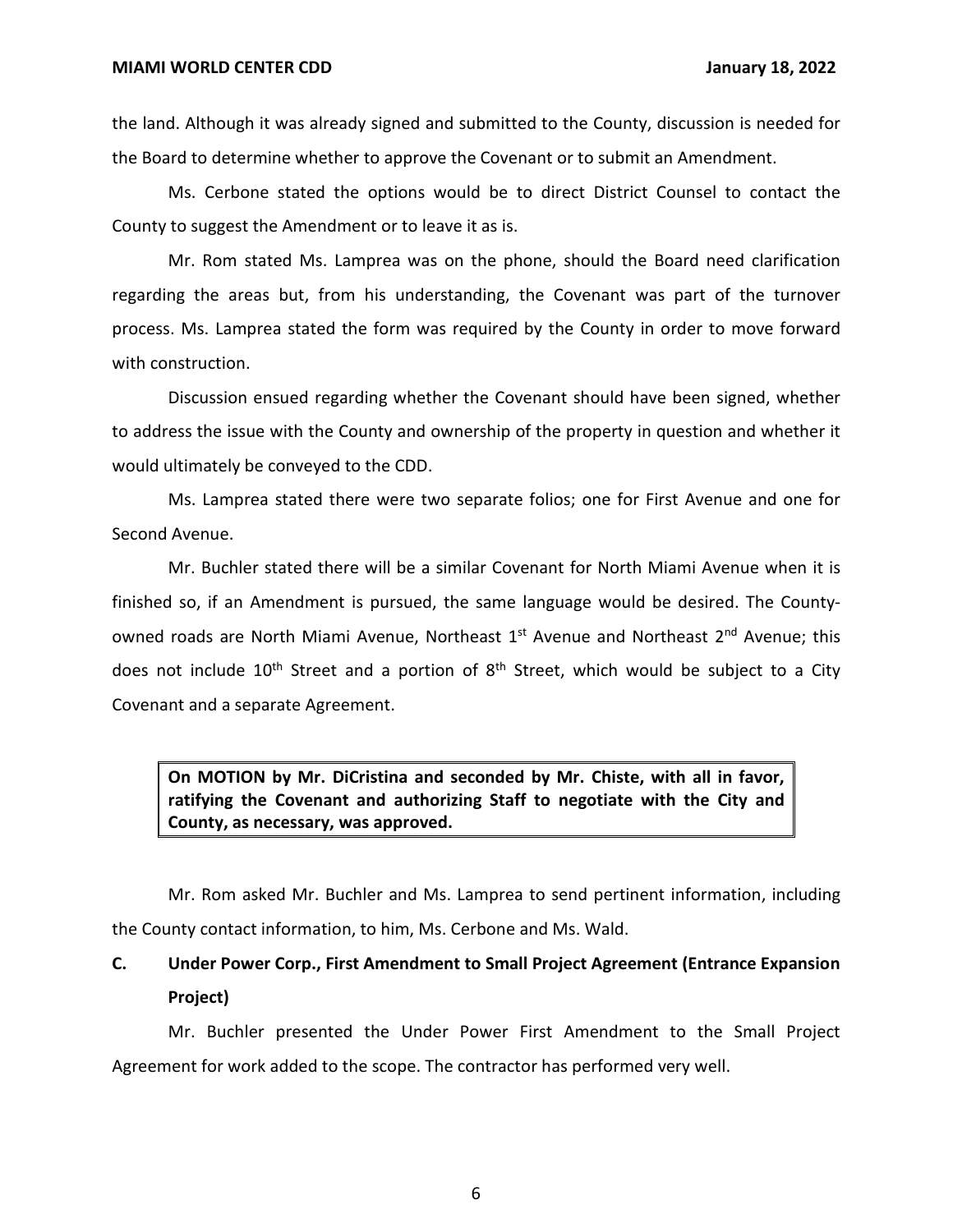**On MOTION by Mr. DiCristina and seconded by Mr. Bouskila, with all in favor, the First Amendment to the Under Power Corp., Small Project Agreement, for the Entrance Expansion Project, was ratified.** 

#### **Unaudited Statements as of November 30, 2021 ELEVENTH ORDER OF BUSINESS Acceptance of Unaudited Financial**

 Mr. Rom presented the Unaudited Financial Statements as of November 30, 2021. A Board Member asked why there were no "Security services" billings yet. Ms. Diamond stated she would inquire.

 Ms. Cerbone discussed her conversation with Mr. Feldman, Bond Counsel and District Counsel about the CDD potentially using bond funds or reserve funds for public art. She stated the concern when utilizing bond funds is whether the Engineer's Report included suitable language to allow for that use. If bond funds are utilized, a Supplemental Engineer's Report might be necessary. If the Board chooses to utilize excess reserve funds, the art must be for public use in a public area. Further discussion is necessary and, if funds from the General fund are utilized, a budget line item would be added.

Ms. Wald stated that public art is considered a public purpose as long as the art is available for public viewing; therefore, the CDD is eligible to utilize those funds for public artwork. Bond Counsel would advise regarding funding. Staff would determine and advise on how to obtain art or locate an artist, how to purchase pieces that are already created and how to utilize funds.

Ms. Cerbone recalled speaking with Mr. Feldman in November and his feeling, at that time, was that some expenses should not be passed on to the CDD and his estimate then was that the cost of the art should not exceed \$2 million. She discussed the need to consider the Construction budget as it relates to bond funds, dollar amounts and timing. The Board needs to advise Staff if they prefer to use Capital Project funds or the General Fund. If necessary, a brief writeup regarding the use of bond funds could be included in the next agenda.

A Board Member voiced their opinion that, if General Fund dollars were established by savings on Field Operations and Administrative expenses, the District Engineer should give an opinion about use of those funds. Ms. Cerbone stated it would be helpful to review that portion

7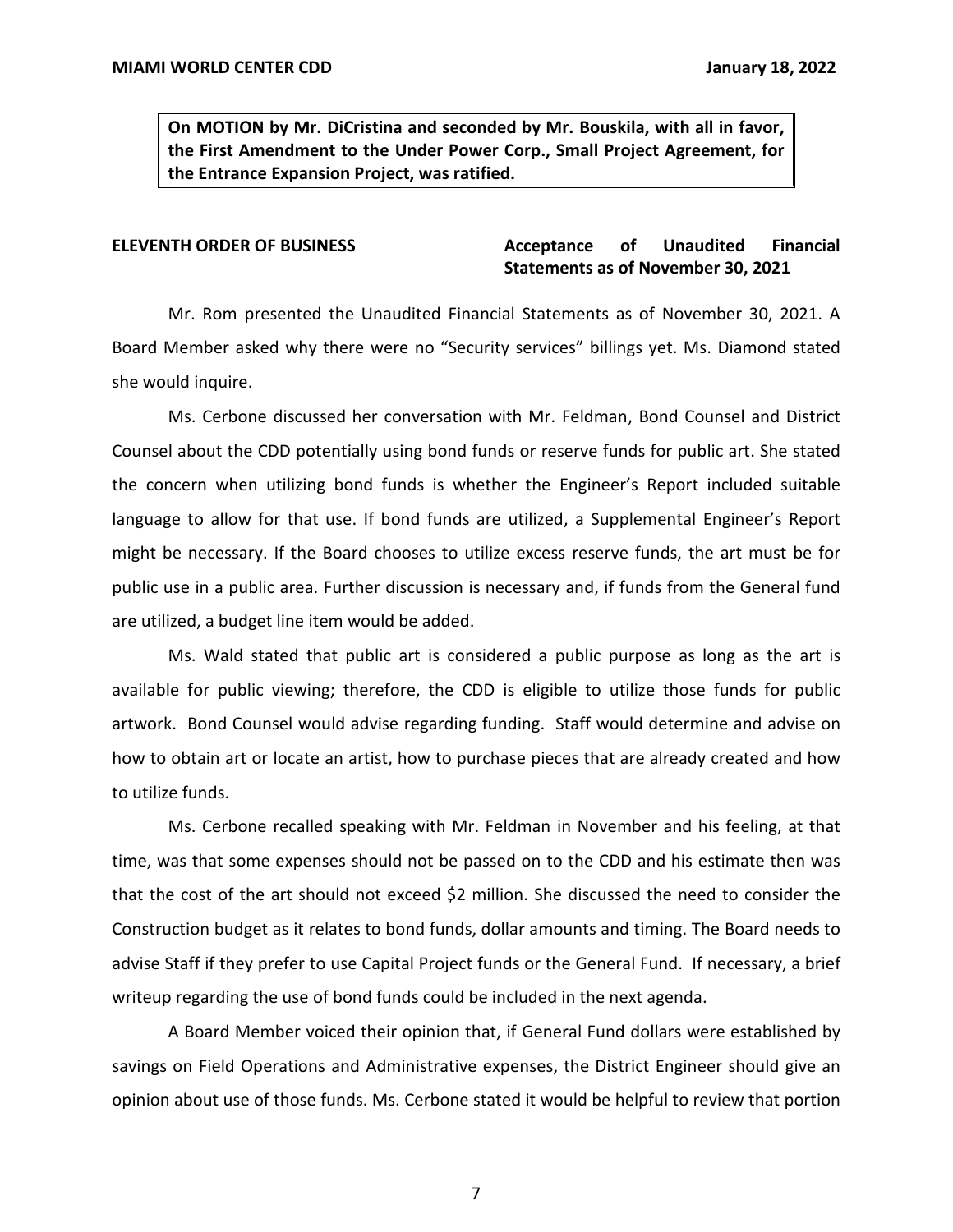of the budget with the Field Operations Manager and the District Engineer, given that it would be necessary to consider whether to slightly offset increasing assessments by utilizing reserves.

A Board Member asked if the CDD is required to install artwork. Ms. Cerbone stated she was asked to research earmarking funds for art and present options.

Discussion ensued regarding utilizing excess funds for art enhancements.

 **On MOTION by Mr. Bouskila and seconded by Mr. Brown, with all in favor, the Unaudited Financial Statements as of November 30, 2021, were accepted.** 

### **TWELFTH ORDER OF BUSINESS**

**Approval of Minutes** 

Mr. Rom presented the following Meeting Minutes:

- **A. September 14, 2021 Regular Meeting**
- **B. November 16, 2021 Landowners' Meeting**

 **On MOTION by Mr. DiCristina and seconded by Mr. Bouskila, with all in favor, the September 14, 2021 Regular Meeting and the November 16, 2021 Landowners' Meeting Minutes, as presented, were approved.** 

### **THIRTEENTH ORDER OF BUSINESS Staff Reports**

 **A. District Counsel:** *Billing, Cochran, Lyles, Mauro & Ramsey, P.A.* 

There was no report.

 **B. District Engineer:** *Kimley-Horn and Associates, Inc.* 

## **I. Construction Requisition Report of Metro Mover Soft Costs**

 Mr. Buchler stated that soft cost invoices were being sorted and applied; he would provide an update at the next meeting. Funds will be completely exhausted at some point because the cost of the improvements will exceed the budget projections; the rest of the improvements at those stations would be covered by the Developer.

### **II. Budget Report of Remaining CDD Improvements**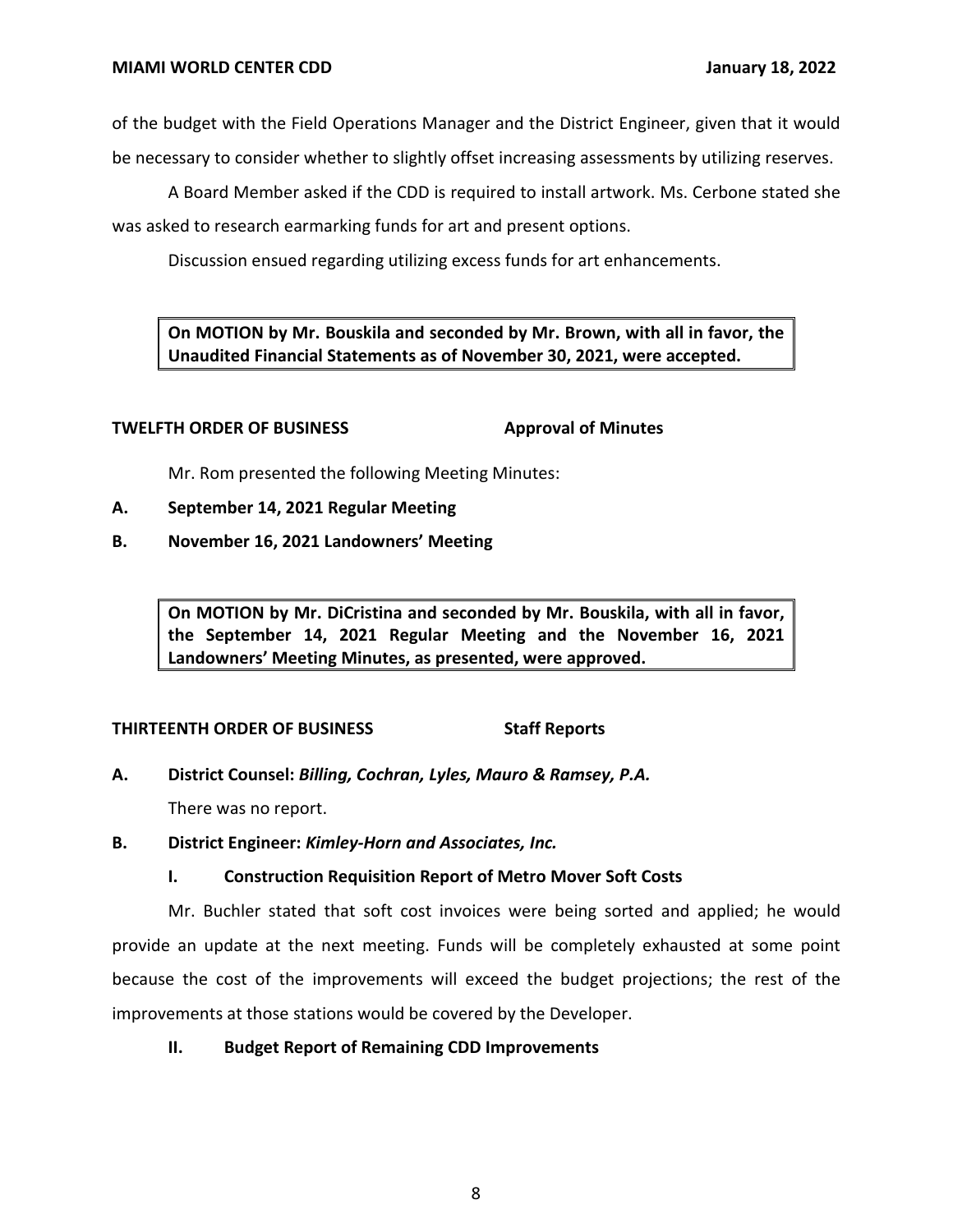Mr. Buchler stated that, as of November 30, 2021, the budget spreadsheet shows approximately \$3.7 million committed and approximately \$1.2 million in contingency; he was optimistic about finishing ahead of budget. With respect to art in public places, he felt that the goal is to complete construction projects and then direct the remaining funds to the art project.

#### **C. Operations Manager:** *Jones Lang Lasalle Americas, Inc.*

There was nothing further to report.

 **D. District Manager:** *Wrathell, Hunt and Associates, LLC* 

- **NEXT MEETING DATE: February 15, 2022 at 11:00 A.M.** 
	- o **QUORUM CHECK**

The next meeting will be held on February 15, 2022, unless cancelled.

#### **FOURTEENTH ORDER OF BUSINESS Public Comments**

There were no public comments.

### **FIFTEENTH ORDER OF BUSINESS Adjournment**

There being nothing further to discuss, the meeting adjourned.

 **On MOTION by Mr. Bouskila and seconded by Mr. Brown, with all in favor, the meeting adjourned at 11:59 a.m.** 

### [SIGNATURES APPEAR ON THE FOLLOWING PAGE]